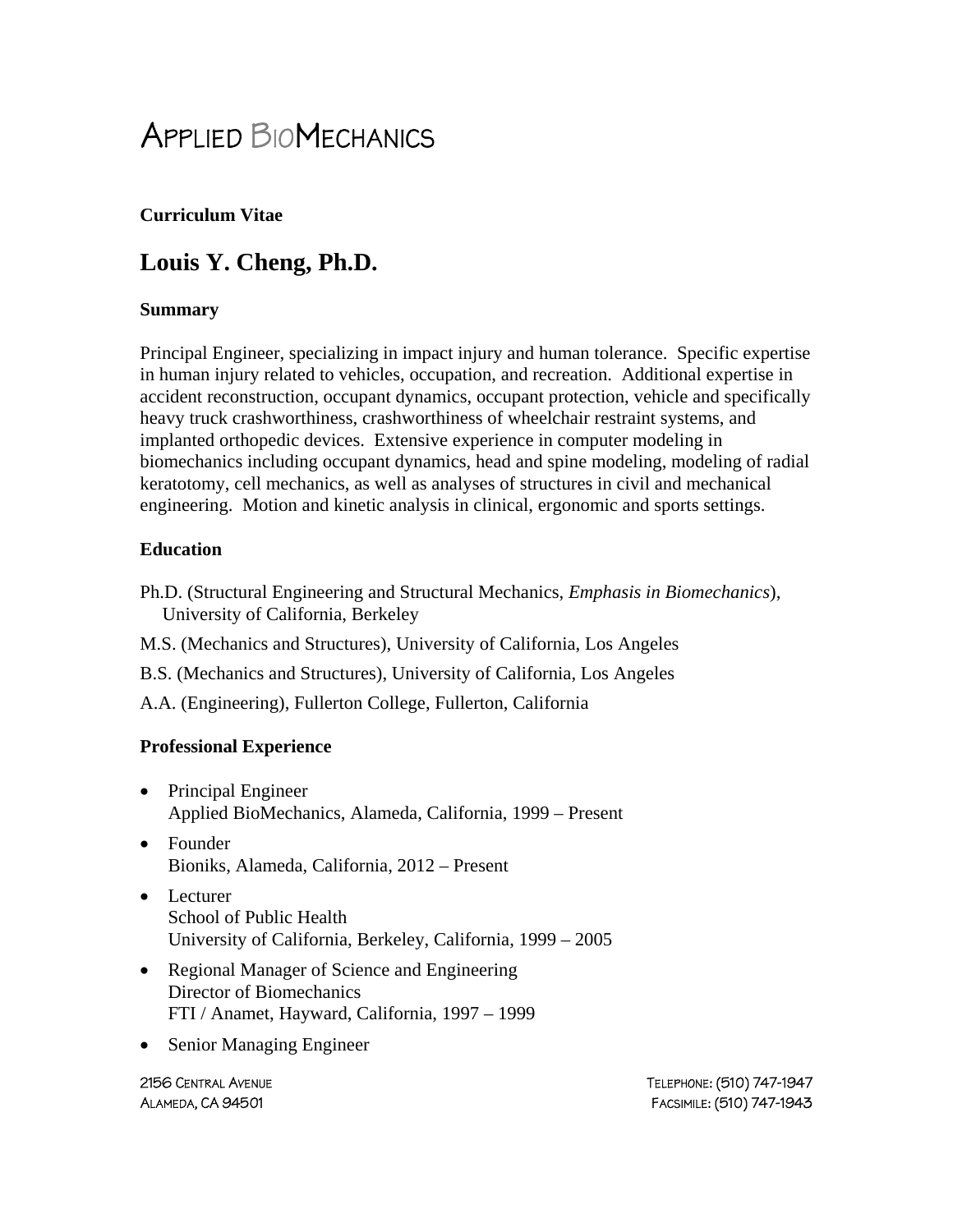Failure Analysis Associates, Inc., Menlo Park, California, 1987 – 1997

- Consultant Center for Nonlinear Studies, Los Alamos National Laboratory, Los Alamos, New Mexico, 1986 – 1987
- Consultant Life Chiropractic College West, San Leandro, California, 1985 – 1986
- Research Specialist/Lecturer University of California, Berkeley, California, 1983 – 1986
- Structural Engineer, Structural Mechanics Associates, San Ramon, California, 1983 – 1984
- Principal Engineer, EDS Nuclear, Incorporated, San Francisco, California, 1980 – 1983
- Research Engineer, California Research and Technology, Incorporated, Woodland Hills, California, 1977 – 1980

#### **Professional Honors**

Departmental Scholar, Engineering Department, University of California, Los Angeles

Men of Distinction, Fullerton College

Alexander Anderson Engineering Fellowship

# **Professional Associations and Activities**

Society of Automotive Engineers Association for the Advancement of Automotive Medicine

# **Selected Publications, Reports and Presentations**

"Evaluation of DyMESH Wheel Impact in a Rollover Collision." *2013 HVE Forum*, HVE-WP-2013-5, 2013 (with E. Deyerl and M. Cheng).

- "Two-Dimensional Collision Simulations of Low-Speed Crash Tests." *Society of Automotive Engineers*, SAE 2013-01-0793, 2013 (with E. Deyerl and J. Gatti).
- *"*SIMON/DyMESH Validation Preview (Oral Presentation Only)." *2012 HVE Forum*, HVE-WP-2012-4 (with E. Deyerl).
- "Occupant dynamics simulations in support of litigation using MADYMO." Breakout session: *2011 ARC-CSI Crash Conference*, Las Vegas.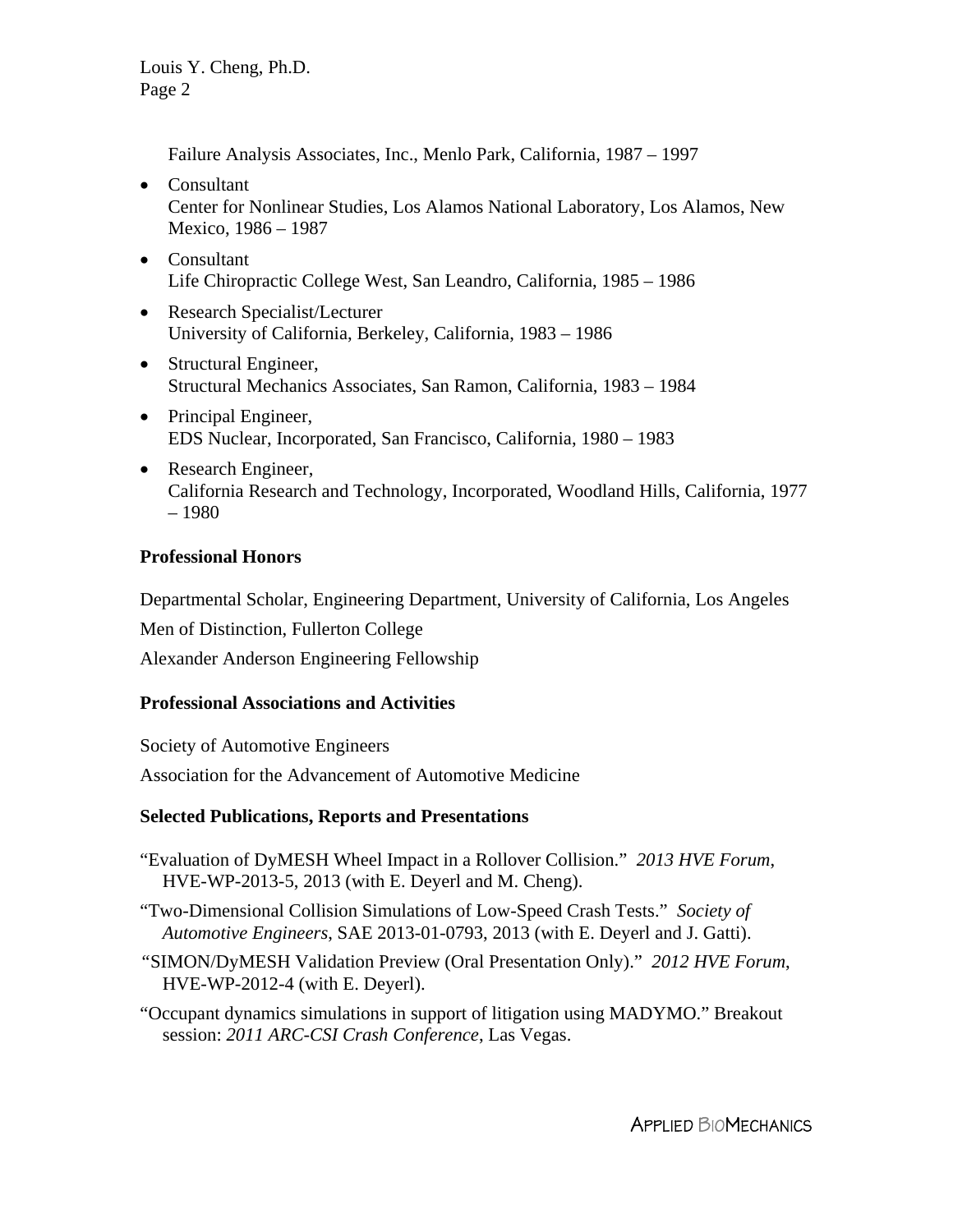- "Computer simulation of steer-induced rollover events via SIMON." *Society of Automotive Engineers*, SAE 2011-01-1122, 2011 (with E. Deyerl and M. Fitch).
- "Computer simulation of pavement edge traversal." *Society of Automotive Engineers*, SAE 2009-01-0464, 2009 (with E. Deyerl).
- "Deformation at branch points in human cerebral arteries." Poster Presentation at *American Society of Biomechanics Annual Conference*, August 22-25, 2007, Stanford, CA (with J.H. Smith, G.T. Manley, K.L. Monson).
- "Computer simulation of staged motorcycle-vehicle collisions using EDSMAC4", *Accident Reconstruction Journal*, Vol. 17(4), July/August 2007 (with E. Deyerl).
- "Head exposure levels in pediatric falls." Poster Presentation at *Twenty-Fifth Annual National Neurotrauma Symposium*, July 30-Aug 1, 2007, Kansas City, MO (with K. Monson, C. Sparrey, C. Van Ee, G. Manley).
- "Dependence of mechanical behavior of the murine tail disc on regional material properties: a parametric finite element study." *J. Biomech. Eng*., Vol. 127(7), pp. 1158-67, 2005. (with A.H. Hsieh, D.R. Wagner and J.C. Lotz).
- "Microstructural validation of a disc finite element model." Poster Presentation at the 2004 Annual Meeting, *International Society for the Study of the Lumbar Spine,* Porto, Portugal, 2004 (with A.H. Hsieh, K.K. Cheng, E.I. Palmer and J.C. Lotz).
- "Apoptosis corresponds with disc strain environment during dynamics compression." 50th Annual Meeting, *Orthopaedic Research Society*, San Francisco, California, 2004 (with A.H. Hsieh, A.J.L. Walsh and J.C. Lotz).
- "Combinations of magnitude and frequency of dynamic compression alter disc strain environment." Poster Presentation at the 2003 Annual Meeting, *International Society for the Study of the Lumbar Spine*, Vancouver, Canada, 2003 (with A.H. Hsieh, A.J.L. Walsh and J.C. Lotz).
- "Joint torque influences torso angle and impact severity during backward falls," Poster Presentation at 49th Annual Meeting, *Orthopaedic Research Society*, New Orleans, Louisiana, 2003. (with K.K. Cheng, S.N. Robinovitch and J.C. Lotz).
- "Interaction of human injury and building damage Oklahoma City bombing injury data analysis," *Blast Injuries Study Group Meeting*, Sponsored by the Oklahoma State Department of Health, Oklahoma City, Oklahoma, 1999 (with E. Hinman).
- "Deployment of airbags in traffic accidents: Characteristics and consequences," *41st Annual Proceedings, Association for the Advancement of Automotive Medicine*, Orlando, Florida, November 10, 1997 (with E. Lau and R.M. Ray).
- "Analysis of occupant dynamics and injury biomechanics in high speed rear impact," *High Speed Rear Impact TOPTEC*, SAE, Tempe, Arizona, October 1997 (with C. Parenteau and R. Kelkar).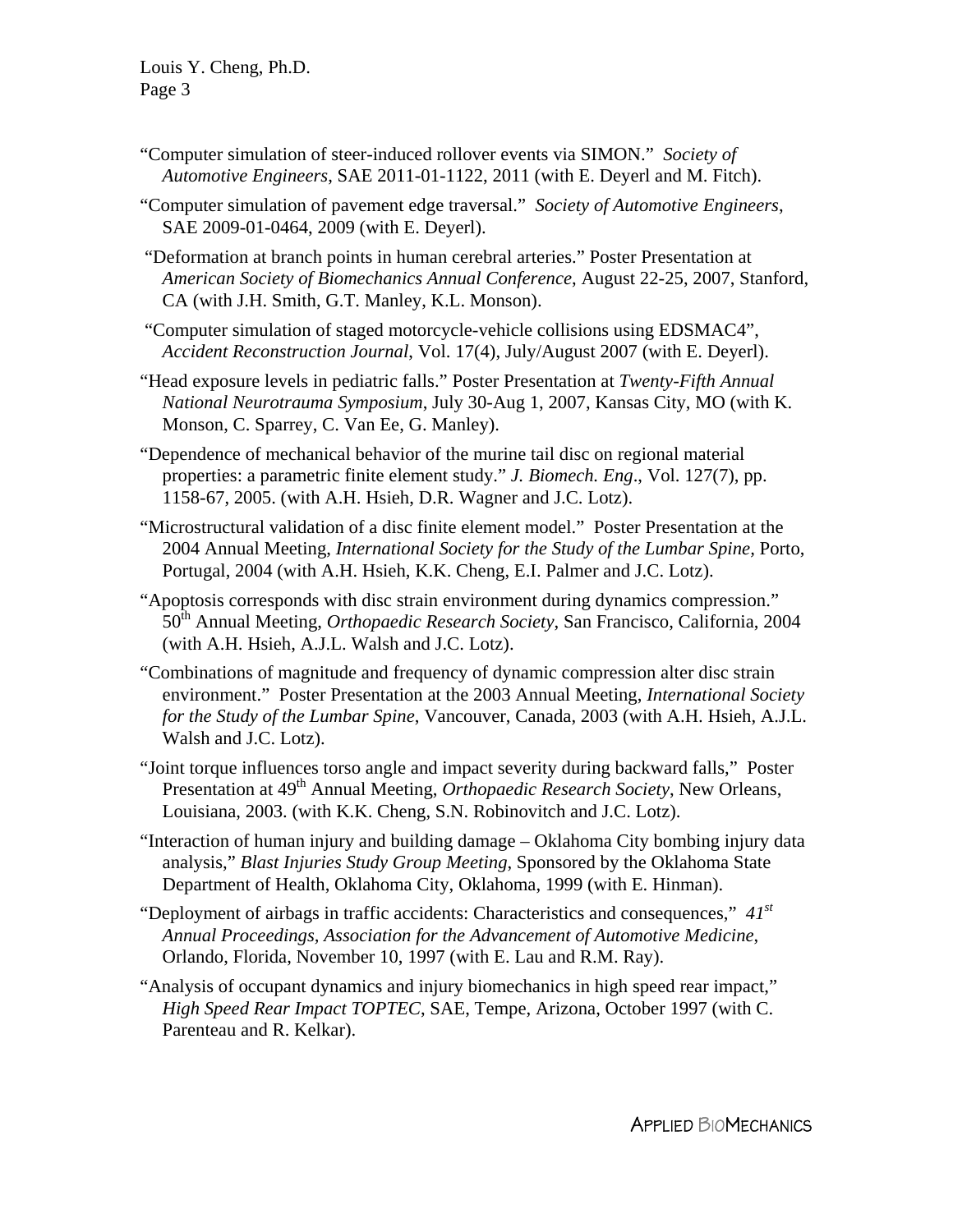- "Alcohol as an injury-aggravating factor*," Conference on Alcohol, Drugs, and Traffic Safety*, France, September 1997 (with A. Donelson, R. Schmidt-Hargrave, K. Kennett, K. Ramachandran and L. Thibault).
- "Occupant dynamics in low speed collisions: Crash testing and mathematical modeling," *Low Speed Collision TOPTEC*, SAE, Richmond (Vancouver), B.C., Canada, August 1996 (with R. Kelkar, S.M. Werner, F.P. Bayan and E.S. Deyerl).
- "Heavy truck crashworthiness Case studies of heavy truck accidents involving truck occupant fatality," *Proceedings, 15th International Technical Conference on the Enhanced Safety of Vehicles*, Melbourne, Australia, May, 1996 (with S.M. Werner, T.P. Khatua, R.M. Ray and E.C. Lau).
- "Heavy truck crashworthiness Collision accidents," *Proceedings, 15th International Technical Conference on the Enhanced Safety of Vehicles*, Melbourne, Australia, May, 1996 (with S.M. Werner, D.S. Girvan and T.P. Khatua).
- "Heavy truck crashworthiness 90<sup>°</sup> rollover accidents," *Proceedings, 15<sup>th</sup> International Technical Conference on the Enhanced Safety of Vehicles*, Melbourne, Australia, May, 1996 (with D.S. Girvan, S.M. Werner and T.P. Khatua).
- "Application of the MADYMO program in heavy truck crashworthiness," *5th International MADYMO Users' Meeting*, Fort Lauderdale, Florida, November 1994 (with D. S. Girvan and T. P. Khatua).
- "Use of computer simulations in support of litigation*," 5th International MADYMO Users' Meeting*, Fort Lauderdale, Florida, November 1994 (with R. L. Piziali, et al).
- "U. S. efforts to improve heavy truck occupant crash protection and reduce aggressivity in frontal truck/car collisions," *Proceedings, 14th International Technical Conference on the Enhanced Safety of Vehicles*, Munich, Germany, May 1994 (with R. M. Clarke et al).
- "A mechanical model for radial keratotomy: Towards a predictive capability," *Journal of Biomechanical Engineering*, Vol. 116, pp. 56-61, 1994.
- "Wheelchair/occupant securement system (California)," Report No. FTA/DMT CA-08- PB93-140747, 1993 (with S. Werner et al).
- "Finite element analysis of diffuse axonal injury," in *Vehicle Crashworthiness and Occupant Protection in Frontal Collisions*, Society of Automotive Engineers, pp. 141- 154, February 1990 (with T. A. Khatua, R. L. Piziali, and S. Rifai).
- "Vesicle formation in the golgi apparatus*," Journal of Theoretical Biology*, Vol. 141(4), pp. 463-504, 1989 (with G. F. Oster, H-P. H. Moore, and A. S. Perelson).
- "ATB simulation of Hybrid III dummy in sled tests," *Society of Automotive Engineers International Congress and Exposition*, Detroit, Michigan, February 1988, Paper #880646 (with R. L. Piziali and T. P. Khatua).